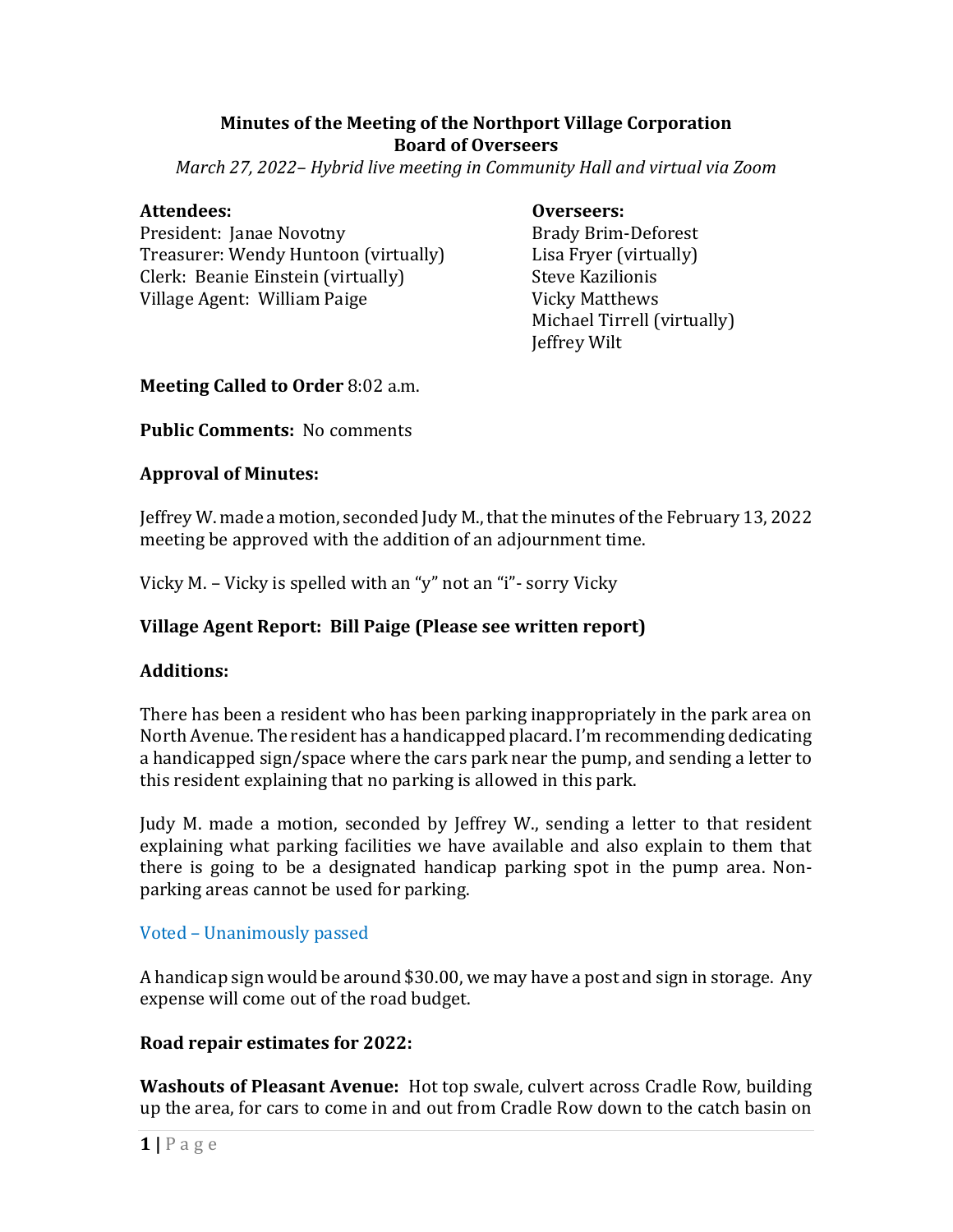Pleasant Street is \$9,500. This and all estimates may change due to increasing material and labor costs.

**Washout along the bottom of Park Row/ Seawall:** Install a a catch basin just before the boat ramp to take the water across the road to the storm drain. Estimate: Approximately \$5,000.00.

**Community Hall Door**: To replace the door only, which does not include installation, is \$3,342.36. Waiting for a second estimate.

**Placing rocks, gates etc. across our walkways:** Estimate: Approximately \$200.00 for 4 by 4 posts and chains. Placing rocks approximately \$280.00 (no cost for rocks, the expense if for an excavator).

**Two fire hydrants that have been approved near the end of the Shore Road water line and near the end of Bluff Road water line:** The installation of hydrants is paid by the water utility, the hydrant "usage" fees need to be budgeted in General Government for 2023.

**Action Item: Gazebo Roof Bayview Park:** The shingles are almost gone and the roof is leaking. Estimate: \$5,698.00 (updated from the estimate last year of \$5,000.00). Judy M. made a motion, seconded by Steve K., that Overseers approve the repair of the Gazebo in Bayview Park for \$ 5,698.00. This is a budgeted repair.

# Voted – Unanimously passed

Action Item: Ruggles Park Circle, to clean up and replace with what is there now, crushed stone or replace with gravel. Crushed stone is removed with plowing. Materials for crushed stone: \$1116.00; Materials for gravel: \$1044.00, this does not include the cost of spreading the materials

Judy M. moved, seconded by Jeffrey W., that the Overseers approve the \$1044.00 for gravel, it is less money and it has the perspective of cutting back on future maintenance. Discussion: Bill recommended leaving it as it is this year and see how it fairs after the winter of 2023. Overseers were in agreement.

#### The motion was withdrawn.

Vicky M. – There will be a no parking sign at the seawall stating: "No overnight parking - violators will be towed at owner's expense".

Vicky M. made a motion, seconded by Jeffrey W., that the Village Agent should facilitate arrangements with a towing company and that the sign include the towing company contact information.

Voted – Unanimously passed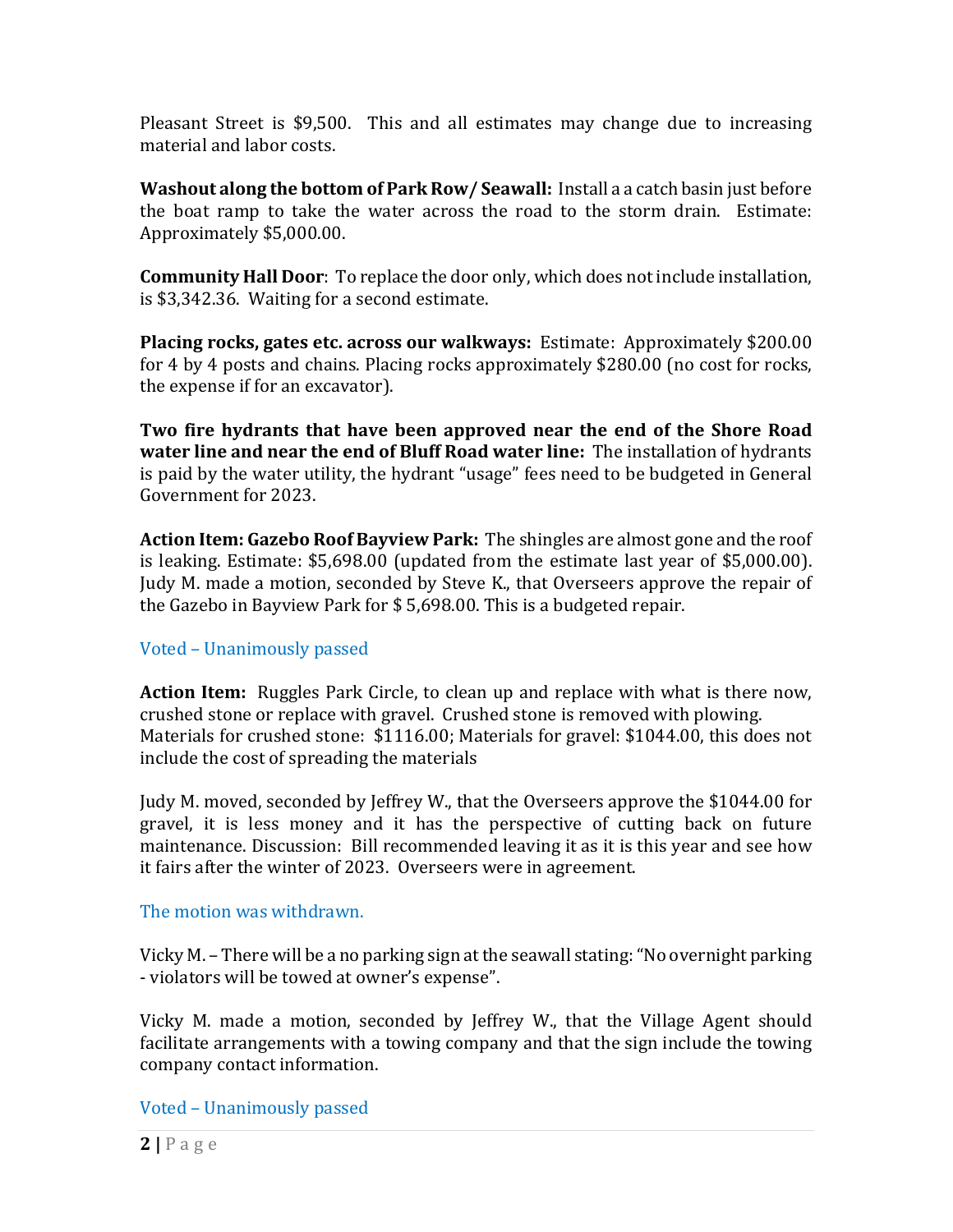**Annual Community Hall Cleaning:** Bill has found someone who will do the cleaning in the range of \$500-\$600 . . However, she does not have Liability Insurance For a one-time, one day cleaning the Liability Insurance was waived. No ladders will be used. The Overseers directed Bill P. to hire this individual for up to \$600.00

# **Treasurer's Report: Wendy Huntoon (please see written report)**

Wendy H.- we are using all the account codes allowed by the NVC QuickBooks subscription The preferred option would be to upgrade to the a more advanced version of QuickBooks.

After some discussion the Overseers and Treasurer agreed to defer a decision until the new bookkeeper starts on May 1.

Judy M questioned the General Government bank account balances which seem low at this point in the year. Wendy responded that there are a number of transactions paid by General Government that will be reimbursed from the Utilities once the Audit and year end processes are complete.

**Warrant Policy:** The Finance Committee met to review and update the Warrant Policy & Procedures. The goal is to have them approved and in place before the new bookkeeper starts.

Judy M. moved, seconded by Brady B. that the Warrant and Payment Policy be approved as written.

Voted – Unanimously passed

# **Governance Committee: Judy Metcalf**

The Committee is doing a line by line review of the Zoning Ordinance and we are making good progress. Our goal is clarification and simplification.

In addition to the Zoning Ordinance, the Committee is looking at a single change to Village By-Laws that will have to be approved at the Annual Meeting. The change is a recommendation which would assure that a quorum can include Overseers' who participate by Zoom.

The Committee also has the first draft of a policy on Public Land Retention and Preservation and elimination of encroachments. The Committee was asked to look at the Fire Ordinance but they were not able to get to that in the last two meetings.

# **Tree Warden/Tree Committee: Lisa Fryer**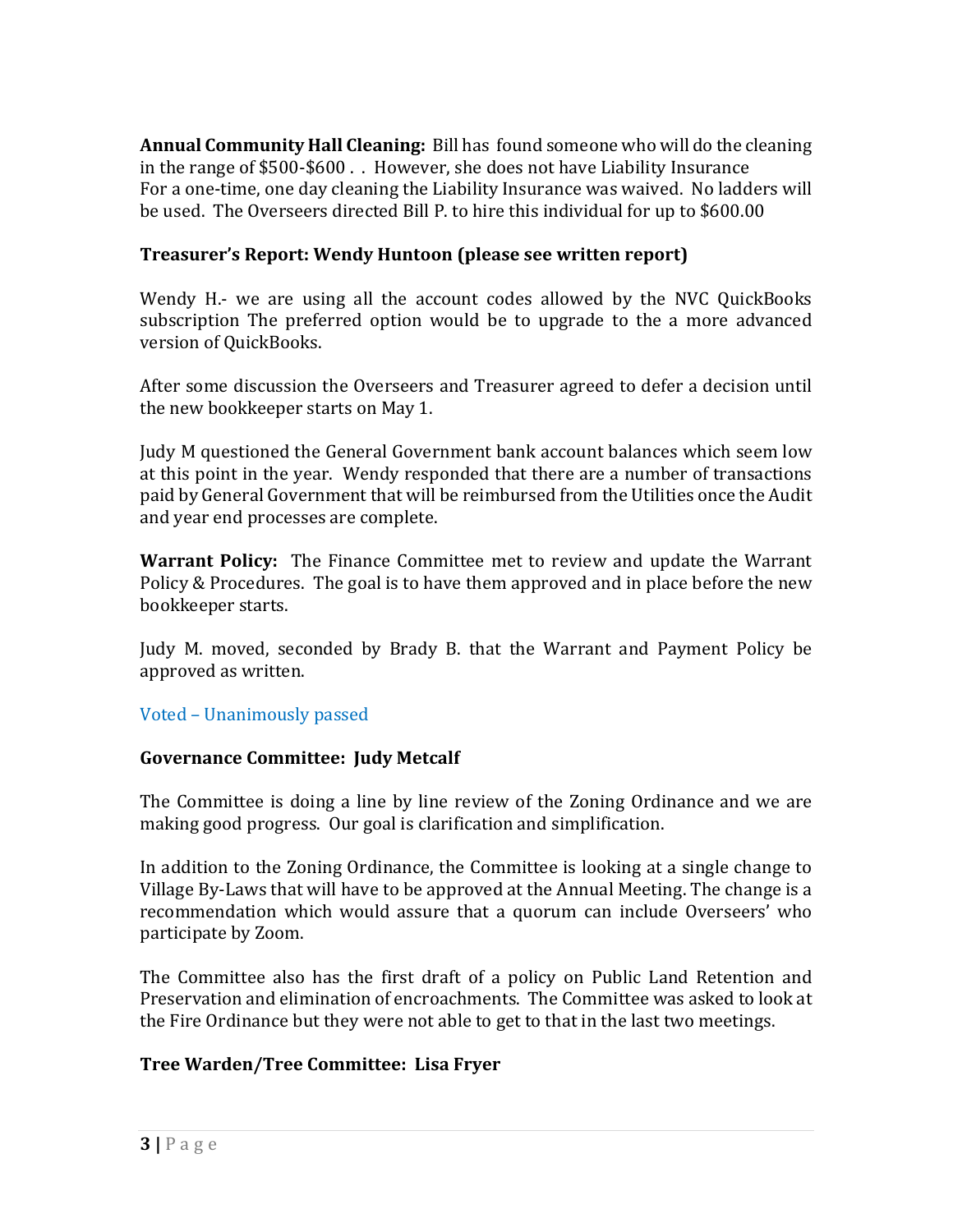**Action Item:** Overseer approval for removal of the tree on Clinton Street, in front of the Spollett property and the tree at 34 Main closest to the street. The quote for removal of the tree on Clinton Street is \$1,500.00. The quote for the removal of the tree at 34 Main Street is \$2,200.00 for a total of \$3,700.00.

Lisa F., made a motion, seconded by Judy M. to approve \$3,700.00 for removal of the trees on Clinton Avenue and 34 Main Street.

Voted – Unanimously passed.

There is a third tree approved for removal as part of the 2021 budget in the amount of \$1,350. This will also be removed and paid from the 2022 budget.

**Action Item**: Ash Borer Treatment. Budget is currently \$2,500.00, additional funds are available in the tree budget.

Lisa F. made a motion, seconded by Jeffrey W., to approve \$3,414.00 for preventative Ash Borer treatments at the bottom of Bayview Park, Ruggles Park, Auditorium Park and Blaisedell Park by Hawkes Tree Service.

Voted – Unanimously passed

# **Utilities Committee: Judy Metcalf**

Our water quality is good and the plant is working well. After a public meeting on Saturday March  $26<sup>th</sup>$ , the Utilities Trustees unanimously approved a 6 month moratorium on the issuance of new permits to connect to the wastewater system.

The Utilities Committee is considering the hiring of a consultant to assist in the review of treatment plant operations and to provide recommendations if needed to adjust operations..

# **Infrastructure Committee: Steve Kazilionis (please see written report)**

**Action Item:** Approval of the Easement and Indemnification Agreement (attached) with Paul Overgaag and Brynna Ledyard, 1 North Avenue. They plan to do work on their seawall. In the process of doing this work, they need to cross over our property. They have also generously offered to repair the Village owned portion of the seawall at the same time. This is a customary agreement we have used over the years with people request access to seawalls for repair and restoration.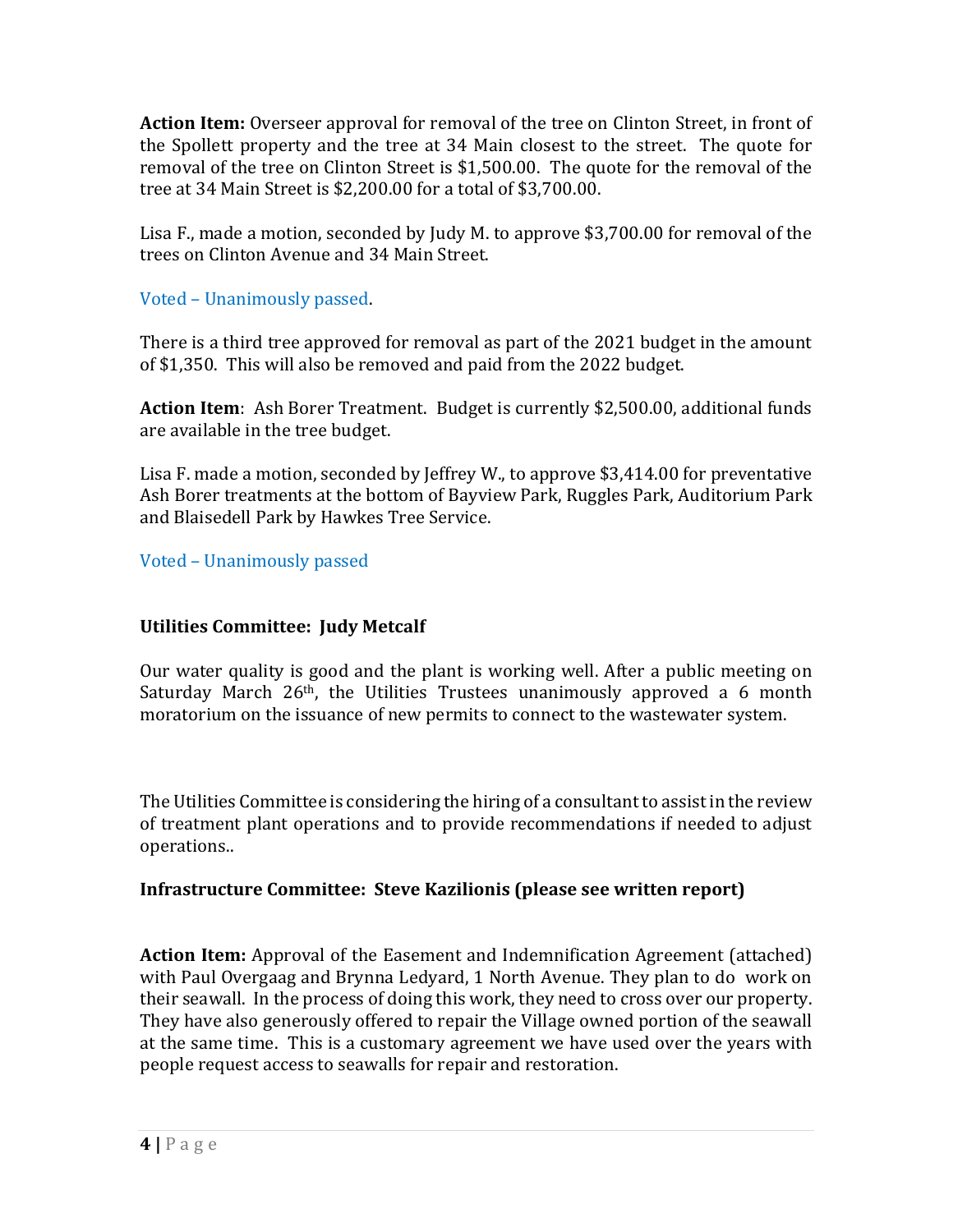Judy moved, seconded by Steve K. that the Easement and Indemnification Agreement with the owners of 1 North Avenue be approved.

# Voted – Unanimously passed

# **Safety Committee: Michael Tirrell**

Danny Ryosa is in place to return as our seasonal Police Officer and we are working with his schedule. Ronin will return as Lifeguard and has committed to working five days a week, two of them on the weekend. The Safety Committee is looking for an additional lifeguard..

# **Waterfront Committee: Jeffrey Wilt ‐ No report**

# **Communications Committee: Lisa Fryer**

The Committee will start taking reports for the Annual Meeting, so please think about writing these reports and submitting them on time.

# **Personnel Committee: Janae Novotny - No report**

### **Ad Hoc Playground Committee: Brady Brim‐Deforest (Please see written report)**

The Community has been very generous. We set our original fund raising goal at \$40,000.00. To date we have raised \$50,089.00, which does not include a potential receipt of funds from the Maine Community Foundation Grant. The Auction was a big success with over 20 local businesses donating items for the Auction. We expect to set aside any excess funds in an NVC reserve account for upkeep and maintenance of the playground.

**Action Items: 1) Request for Approval**: That the playground be approved for removal/disposal by Zack Marston (or an alternative party on the same terms) by a date/time to be determined by the Committee in collaboration with Village Agent Bill Paige, subsequent to a receipt of a signed liability waiver (Bill of Sale attached).

**2) Request for Approval:** That the expanded playground area and cedar wood chip surface be approved and that approval is granted to engage Playset Services New England, Inc. at a total cost of \$9,356, to acquire and install the above.

**3) Request for Approval:** That the selected CedarWorks playset be approved for order and install by CedarWorks, subsequent to manufacturing, at a total cost including shipping and install of \$23,070.75.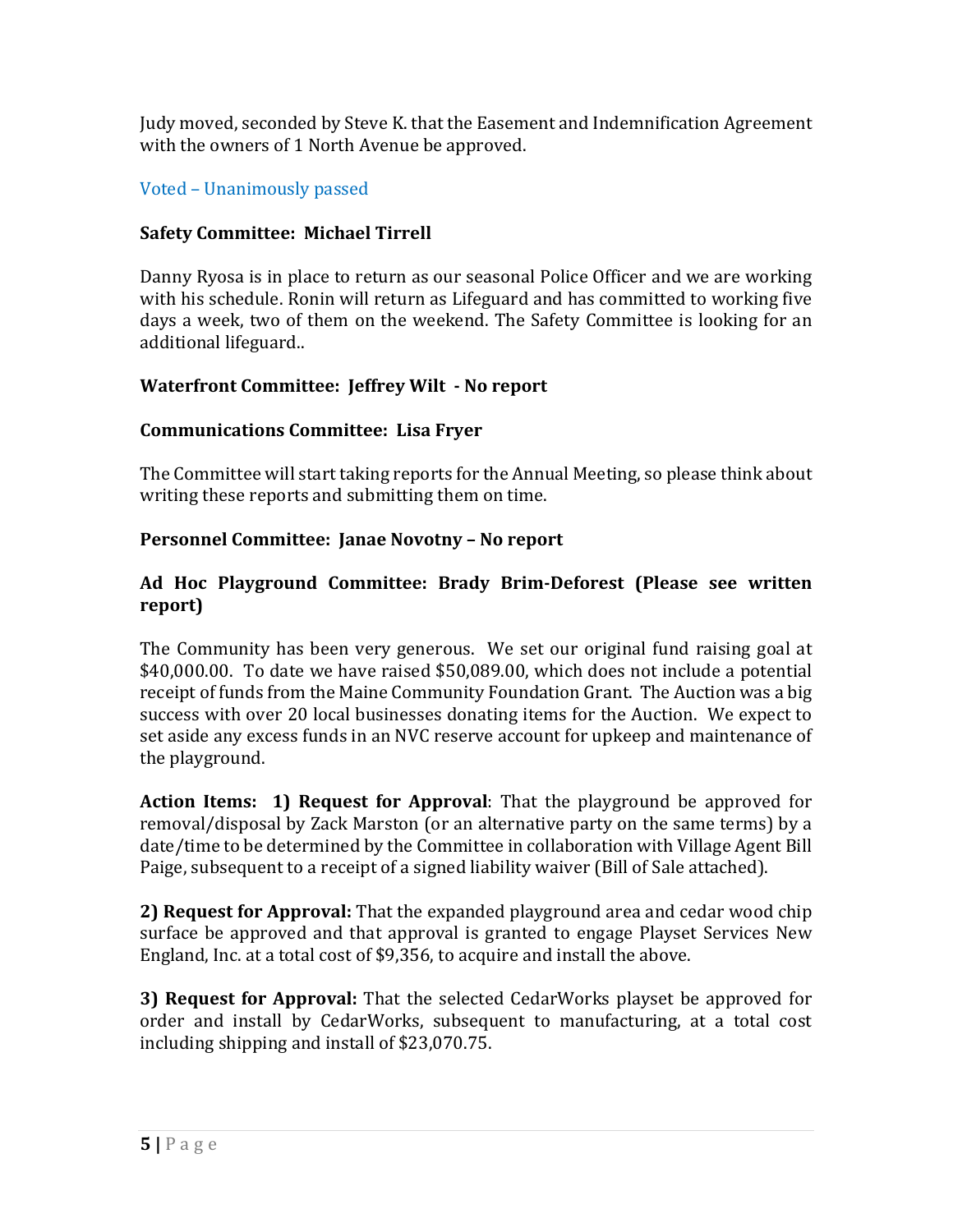**4) Request for Approval:** To approve purchase of the Rocker (using either proceeds from the MCF grant or surplus funds raised by the Committee), to accept the donation from Gordon Fuller, and to approve the Community funded French Drain.

**5) Request for Approval**: To approve the budget outlined on page 8 of the attached document for \$36,045.75.

We have applied to the Town of Northport for a building Permit which is forthcoming; they have waived the permit fee.

We are looking to order the playset by the first of April as well as engage with Playset Services to get on their schedules for delivery hopefully in July with a dedication in the beginning of August. Judy M. inquired about the height of the playset. Brady B. – it could be anywhere from 12-15 feet to the flag on top. This should not impact any views as the current swing set and basketball nets are much higher.

Brady B. made a motion, seconded by Jeffrey W., that the Board of Overseers approve the recommendations of the Committee and approve the plan and authorize the Committee to order the proposed playset from CedarWorks and Playset Services of New England.

# Voted – Unanimously passed

Please note: due to lead times there will likely be a period of time where we will be without a playground (removal of existing/ installation of new)

It is important to note that the committee has received and continues to receive kudos from many sources for a job amazingly well done!

# **Technology Committee: Brady Brim‐Deforest**

We have reserved the NVCMaine.gov domain name, this costs the NVC nothing other than some minimal reporting requirements. The NVCMaine.org domain will run in parallel for some time; the actual transition is to be determined.

The committee is working on security policy and procedures.

# **President's** Report: Janae Novotny (written report attached)

Regarding community hall reservations.

Judy moved, seconded by Jeffrey W., to approve the Community Hall reservation requests, with the addition of Bill Paige's request for use of the Community Room April 10 at 2:00 p.m. Also, Bayside Arts schedule request be approved with the modification that all events have to end by 10:00 p.m., and that the Overseers understand and will impose the requirement that exclusivity will not exclude the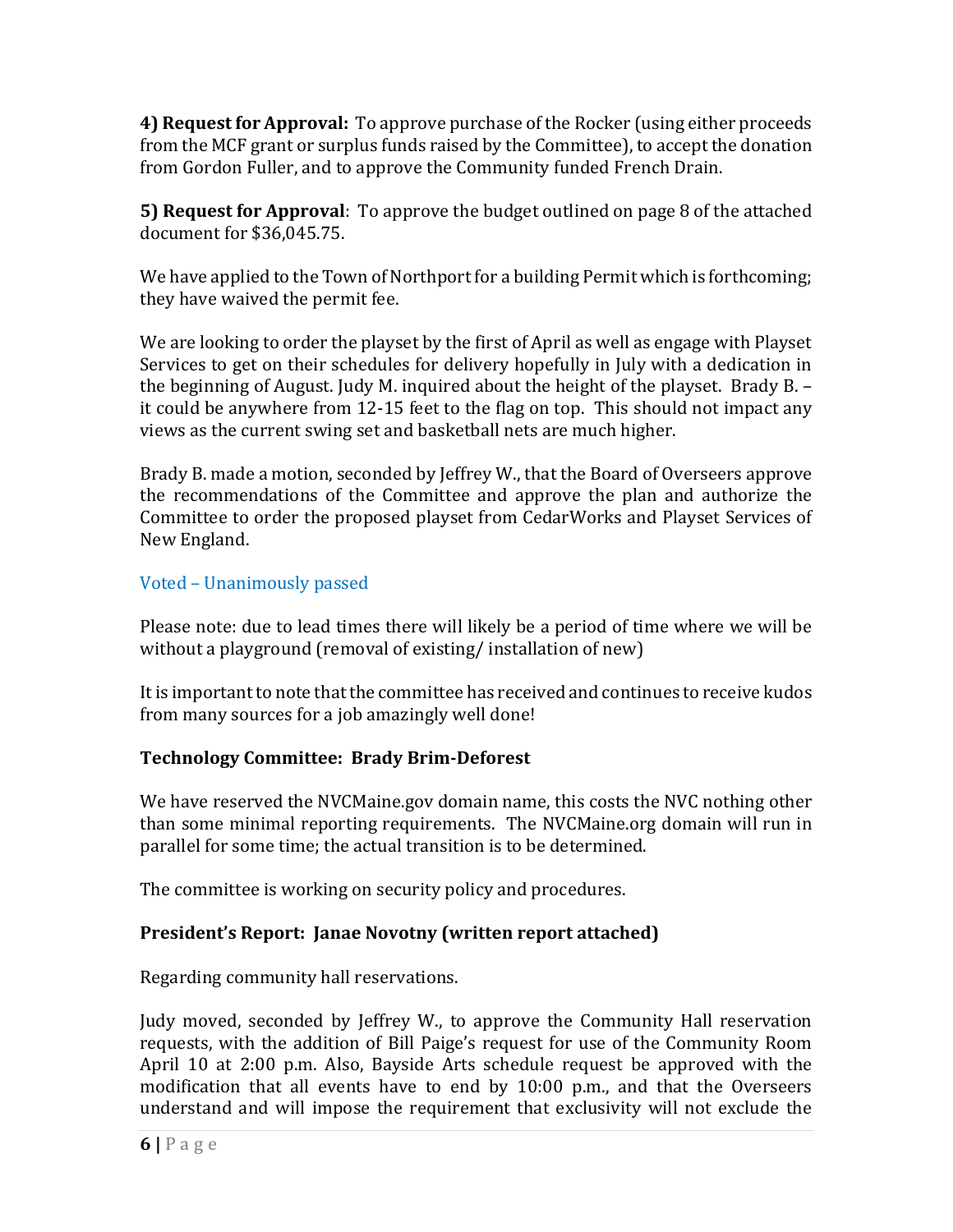Overseers use of the room and will place the condition that the audio-visual zoom equipment used for Zoom meetings will not be disturbed and will remain in place. .

# Voted: Unanimously passed

There is also a request to use lower Bayview Park on Saturday September 4, 9 a.m.- 12:00 noon from Wendy Huntoon for set-up, ceremony, clean up etc. In 2021, Wendy's use of the Community Hall for September 3-5 was approved. She is also specifically requesting a waiver of the village parking restrictions on Bay Street from 10-12 noon to permit limited mobility family members and guests to attend the ceremony.

Jeffrey W. moved, seconded by Brady B., to approve the request by Wendy Huntoon to use lower Bayview Park on September 4, 2022.

# Voted – Unanimously passed

The town has had three Budget Workshops, meeting meeting every Monday. I have attended some of regular meetings when Jeffrey has been out of town and have also attended all the Budget Workshop meetings. Jeffrey and I have talked to the town about the areas of our Budget that the whole town of Northport benefits from. We have focused on the roads, the park and the wharf. I gave them information that shows this year's Budget for 2022 and what we were spending on those three areas, for a total of \$59,000.00. They appreciated the information and will get back to the Village.

Judy M. & Jeffrey W. - We need to educate the Town that this is a year-round Community that is providing a lot of tax revenue and not demanding much in return.

Judy M. – There is a deadline of April 15 to apply for monies from the Angus King newsletter from the Covid 19 Emergency Funds (CDS). The paperwork requirements are very substantial. Brady B. will get together with Bill P. and Steve K. to help put through the application. Discussion ensued.

The Overseers reviewed proposed adjustments to the Trash and Park Maintenance contracts. The NVC will revise them accordingly and add a third contract for maintenance of the gardens within the Village. Steve K will draft the revised version.

Brady B graciously offered explore the legal options available to the Village to assess the NVC's ability to assess fees from rental agencies. This is part of a process to assess the expenses borne by taxpayers due to the increased burden on services within the village during the summer season.

# **Public Comments**: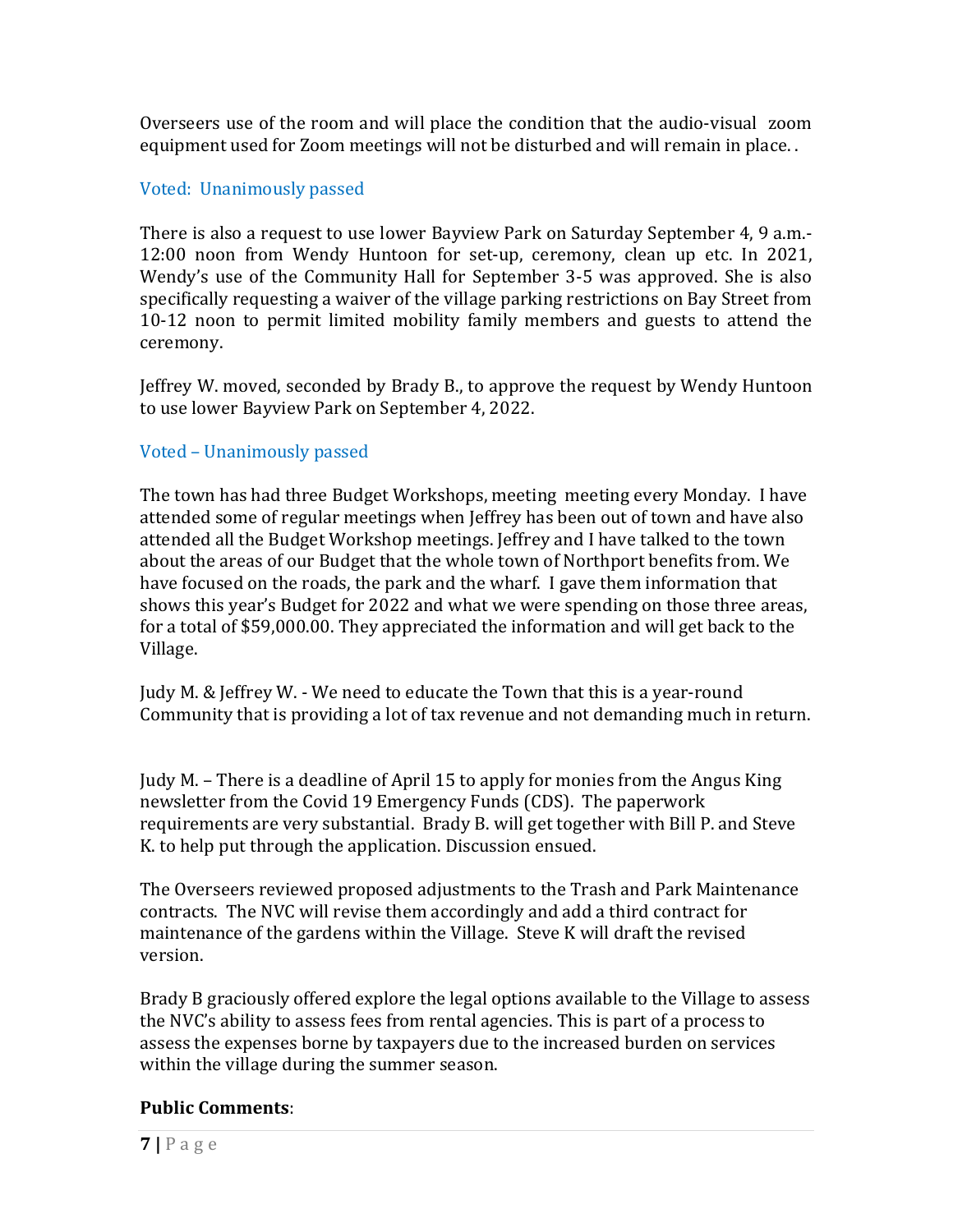Rachel Rosa, Auditorium Park, wondered if there was progress being made on pay Water/Sewer bills online. *The challenge that we are facing is that our system is small enough that we would have to incur all the costs, the Village would not be able to actually fund the online payment option without increasing water/sewer rates. We are working on trying to find options.*

Asked Lisa F. if she was able to find any grants for Ash Borer. *Lisa F. – I have not, however what ever information you can find, please pass it on to me.*

Rachel also gave a "shout-out" to the Playground Committee and the terrific job they had done.

Dan Webster, Shore Road, thanked Brady B. and the Ad Hoc Playground Committee for doing a great job. He will put something together for Brady's review to send out to the public or write something up and he will distribute it.

He also asked when the recorded minutes of the Overseers meetings will be available online*. Janae N. – We don't have a date but we are working on it.*

Paul Hamlin, Griffin Street the mailboxes at the top of Griffin Street are falling off the structure, and asked who is responsible for repairing them. *Janae N.‐ That's the private owner's responsibility, and usually neighbors get together for funding replacements and repair.*

Regarding the towing issue, felt it was important to include the telephone number on any sign posted regarding towing.

Ned Lightner, Maple Street, with the new playset and an enlarged footprint of the playground would the Memorial Garden he has been maintaining be affected with the new playset and enlarged footprint*. Brady B. – The Playground Committee has been really thoughtful about maintaining the integrity of the garden and the playset won't be extended in the direction of the garden, there will be no impact on the garden.*

Hearing no further comments, the Overseers went into Executive Session at 10:25.

Return from Executive Session 10:35

Michael T. moved, seconded by Judy M. to hire Danny Ryosa as our summer police office at the rate of \$25/hr. He will work a five day schedule including both weekend days. Hours worked will not exceed budgeted funds.

Voted – Unanimously passed